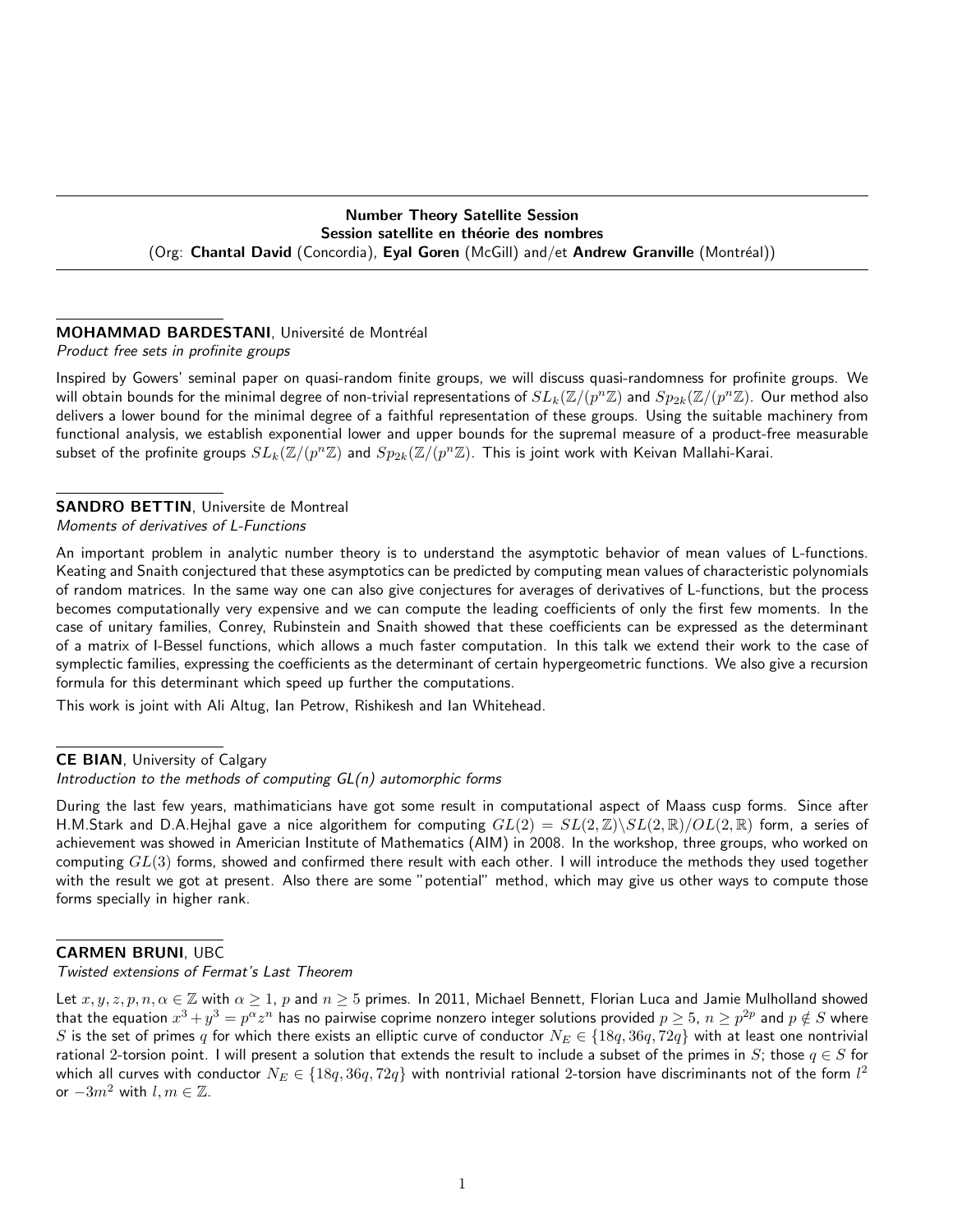# TIMOTHY CALEY, University of Waterloo

A new algorithm for the Prouhet-Tarry-Escott problem

Given natural numbers n and k with  $k \leq n-1$ , the Prouhet-Tarry-Escott problem (PTE) asks for distinct sets of integers  $x_1, \ldots, x_n$  and  $y_1, \ldots, y_n$  such that

$$
\sum_{i=1}^{n} x_i^j = \sum_{i=1}^{n} y_i^j
$$

for  $i = 1, \ldots, k$ .

This problem has connections to combinatorics and theoretical computer science, as well as to other areas of number theory, such as Waring's problem.

The most interesting case is when  $k = n - 1$ , which is called ideal. It is an open problem to determine whether ideal PTE solutions exist for a given n, as well as characterizing those that do exist. Computational techniques have been used to search for PTE solutions. In this talk, we present a new algorithm to find PTE solutions, and explain how the results yield additional information.

# LUCA CANDELORI, McGill University

Harmonic weak Maass forms: a geometric approach.

In this talk we provide a geometric framework for the study of the Fourier coefficients of harmonic weak Maass forms of integral weight, a space of smooth modular forms first introduced by Bruinier and Funke in the context of singular theta lifts. In this geometric framework harmonic weak Maass forms arise from the construction of differentials whose classes are exact in certain de Rham cohomology groups attached to modular forms. We show how this new interpretation naturally leads to strengthenings of theorems of Bruinier,Ono and Rhoades, by answering in the affirmative conjectures about the field of definitions of Fourier coefficients of harmonic weak Maass forms. We also produce Eichler-Shimura-style isomorphisms for the de Rham cohomology attached to modular forms, generalizing results of Bringmann, Guerzhoy, Kent and Ono to any level and field of definition.

# VORRAPAN CHANDEE, CRM

Simple zeros of primitive Dirichlet L-functions and the asymptotic large sieve

Assuming the Generalized Riemann Hypothesis, we show using the asymptotic large sieve that 91% of the zeros of primitive Dirichlet L-functions are simple. This improves on earlier work of Ozluk which gives a proportion of at most 82%. We further compute an q-analogue of the Pair Correlation Function  $F(\alpha)$  averaged over all primitive Dirichlet L-functions in the range  $|\alpha| < 2$ . Previously such a result was available only when the average included all the characters  $\chi$ . This is a joint work with Yoonbok Lee, Sheng-Chi Liu and Maksym Radziwill.

# PETER CHO, University of Toronto

Logarithmic Derivatives of Artin L-functions

Let K be a number field of degree n, and  $d_K$  be its discriminant. Then under the Artin conjecture, GRH and certain zero density hypothesis, we show that the upper and lower bound of the logarithmic derivative of Artin L-functions attached to  $K$ at  $s = 1$  are  $\log \log |d_K|$  and  $-(n-1) \log \log |d_K|$ , resp. Unconditionally we show that there are infinitely many number fields with the extreme logarithmic derivative values. They are families of number fields whose Galois closures have the Galois group as  $C_n$ ,  $2 \le n \le 6$ ,  $D_n$ ,  $n = 3, 4, 5$ ,  $S_4$ , and  $A_5$ . This is a joint work with Henry H. Kim.

AARON CHRISTIE, University of Calgary

An Example of Geometrization in the Context of the Langlands Program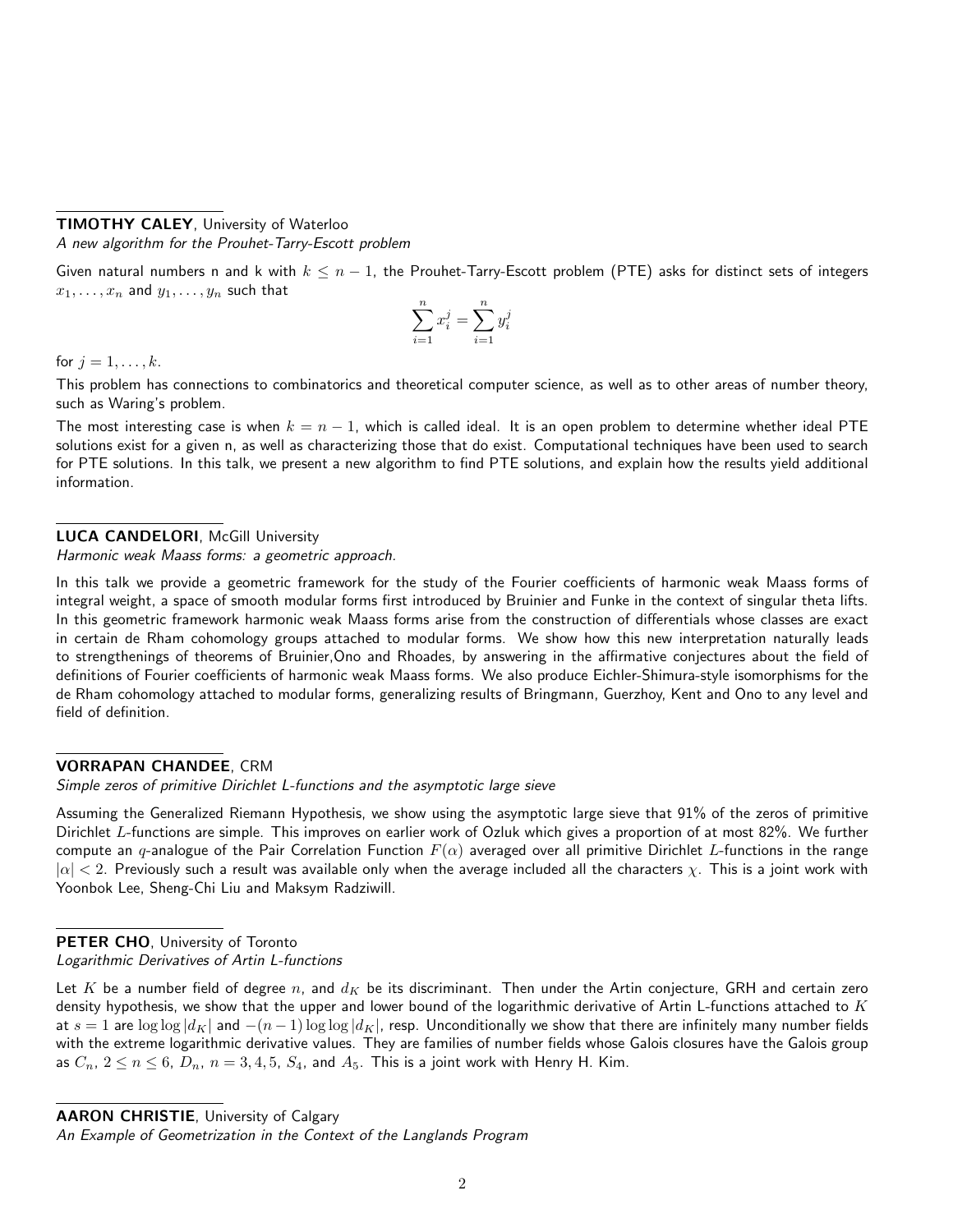As work on the Langlands Program continues apace, it is useful to develop alternate perspectives that may prove important in furthering its progress, either as a means to new results or by shedding new light on what is already known. Geometrization offers one such alternate perspective. The notion will be briefly described by way of an example in the the case of  $p$ -adic  $SL(2)$ , which makes use of  $\ell$ -adic local systems.

### CHIH-YUN CHUANG, Mcgill university

Theta series of imaginary quadratic global function fields

Let  $L/\mathbb{Q}$  be an imaginary quadratic extension. For an ideal class A of L one defines the partial zeta function  $\zeta_A$ . Then  $\zeta_A$  can be written as  $\sum r_A(n)n^{-s}$  with certain well-defined integers  $r_A(n)$ . The theta series  $\Theta_A(z):=\sum p_A(n)$  $n\geq 0$  $r_A(n) \exp(2 \pi i n z)$  has a

nice transformation law on certain congruence group. In this talk, we will give an analogue story in global function field with finite constant field  $\mathbb{F}_q$  of characteristic  $p \neq 2$ . Similarly, the Fourier coefficients of the theta series in my case are also come from the cardinality of norm form. We will see that it is an automorphic form on  $GL_2$ .

### **BRIAN COOK, University of British Columbia** Many Variable Forms in the Primes

We will discuss the solubility of the equation  $\mathcal{F}(x) = v$ , where F is an symmetric integral form of fixed degree d in n variables  $x=(x_1,\ldots,x_n)$ , under the condition that  $x_i$  is prime for each  $1\leq i\leq n$ .

# ZEBEDIAH ENGBERG, Dartmouth College

Sporadic balanced subgroups

Let  $d > 2$  be an integer. Using the standard representatives, any unit mod d lies either in the interval  $(0, d/2)$  or  $(d/2, d)$ . A subgroup  $H$  of the group of units mod  $d$  is called balanced if every coset of  $H$  intersects these two intervals equally. There are two nice families of such subgroups, and a balanced subgroup is called sporadic if it is not included in either family. For a fixed number g, we consider the distribution of  $d > 2$  coprime to g for which  $\langle g \bmod d \rangle$  is sporadic balanced. This relates to a conjecture of Carl Pomerance and Douglas Ulmer.

ADAM FELIX, Max-Planck-Institut für Mathematik/University of Lethbridge Variations of Artin's conjecture

Let  $a$  be a fixed integer. We study  $i_a(p):=[(\mathbb{Z}/p\mathbb{Z})^*:\langle a\mod p\rangle],$  the index of  $a$  modulo  $p.$  Particular attention will be given to Artin's conjecture. Time permitting, we will discuss some relations between  $i_a(p)$  and the order of a modulo p.

### **ANDREW FIORI, McGill University**

Characterization of Special Points on Orthogonal Shimura Varieties

We shall discuss a characterization of the special fields associated to the special points on the Shimura varieties attached to orthogonal groups  $O_q$  coming from quadratic forms q of signature (2,n). Shimura reciprocity tells us that the values of modular forms at special points will always be contained in the Hilbert class field of a field closely related to the special field of the point. The characterization we give is obtained by way of a characterization of the algebraic tori  $T \subset O_q$ .

DANIEL FIORILLI, University of Michigan

Elliptic curves of unbounded rank and Chebyshev's bias

We establish an equivalence between quantitative unboundedness of the analytic rank of rational elliptic curves and the existence of highly biased elliptic curve prime number races. For this purpose we study the bias in the count of local points of a rational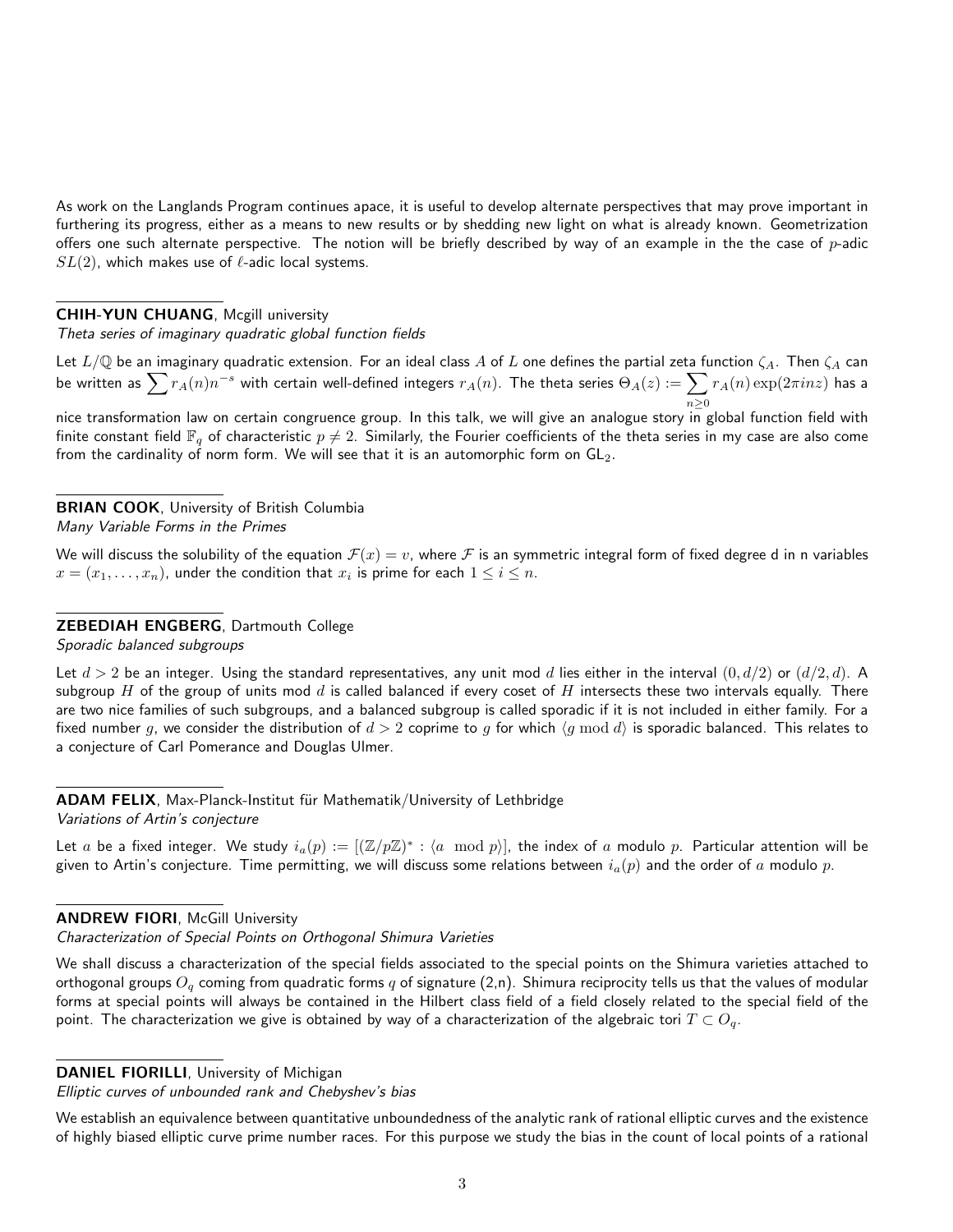elliptic curve  $E$  created by its analytic rank. We show that conditionally on a Riemann Hypothesis and on a hypothesis on the multiplicity of the zeros of  $L(E, s)$ , large analytic ranks translate into extreme Chebyshev biases. Conversely, we show under a certain linear independence hypothesis on zeros of  $L(E, s)$  that if highly biased elliptic curve prime number races do exist, then the Riemann Hypothesis holds for infinitely many elliptic curve L-functions and there exist elliptic curves of arbitrarily large rank.

# AMIR GHADERMARZI, University of British Columbia

Integral points on Mordell's curves

Let  $k\neq 0$  be an integer. The elliptic curve  $y^2=x^3+k$  is known as the Mordell curve. A well known theorem by Mordell states that for a given  $k\neq 0$ , the equation  $y^2=x^3+k$  has only finitely many integral solutions. We will follow Mordell (1965) giving an algorithmic approach to find all solutions for small values of  $k$ . The idea is to apply the theory of binary cubic forms and classical invariant theory. Then we will talk about the results on the number of integral points on Mordell curves with  $|k| < 10^7$ , based on the algorithm we implemented on Magma.

ADELA GHERGA, McMaster University Brauer-Kuroda Relations for Higher Class Numbers

Arising from permutation representations of finite groups, Brauer-Kuroda relations are relations between Dedekind zeta functions of certain intermediate fields of a Galois extension of number fields. Taking  $s = 0$ , these relations then provide a correspondence between class numbers of the corresponding fields, whereas for totally real Galois extensions,  $\zeta_F(1-n)$  at  $n \geq 2$  instead gives relations between orders of certain motivic cohomology groups. In this talk, we consider Brauer-Kuroda relations at negative odd integer values of  $s$ , wherein we shall see that they can be used to compute these orders for fields of large degree, even outside the capabilities of SAGE.

NATHAN GRIEVE, Queen's University

### Groups and line bundles associated to abelian varieties

A line bundle on an abelian variety is non-degenerate if its Euler characteristic is nonzero. By a theorem of Mumford, such a line bundle admits a single nonzero cohomology group. This cohomology group is the unique irreducible weight one representation of the theta-Heisenberg group of the line bundle.

This talk has three goals. The first is to discuss the nature of cup-product problems arising from pairs of non-degenerate line bundles with positive index; the second concerns the higher weight representation theory of non-degenerate theta groups; the third is to describe a relation amongst adelic theta groups arising from pairs of line bundles.

# **BRANDON HANSON, University of Toronto**

A Ramsey Theory Problem in Finite Fields

An open problem in arithmetic Ramsey theory asks if given a finite colouring  $c : \mathbb{N} \to \{1, \ldots, r\}$  of the naturals, there exist  $x, y \in \mathbb{N}$  such that  $c(xy) = c(x + y)$ . More generally, one could replace  $x + y$  with a binary linear form and  $xy$  with a binary quadratic form. In this talk we discuss the analogous problem in a finite field  $\mathbb{F}_q$ . Specifically, given a linear form L and a quadratic from Q in two variables, we provide estimates on the necessary size of  $A\subset \mathbb{F}_q$  to guarantee that  $L(x, y)$  and  $Q(x, y)$ are elements of A for some  $x, y \in \mathbb{F}_q$ .

ADAM HARPER, Centre de recherches mathematiques, Universite de Montreal

Inverse questions for the large sieve

The large sieve inequality implies that if one takes the integers less than x, and removes around half of the residue classes modulo each prime, then the resulting set must have size  $\ll \sqrt{x}.$  This bound is sharp in the case where one removes the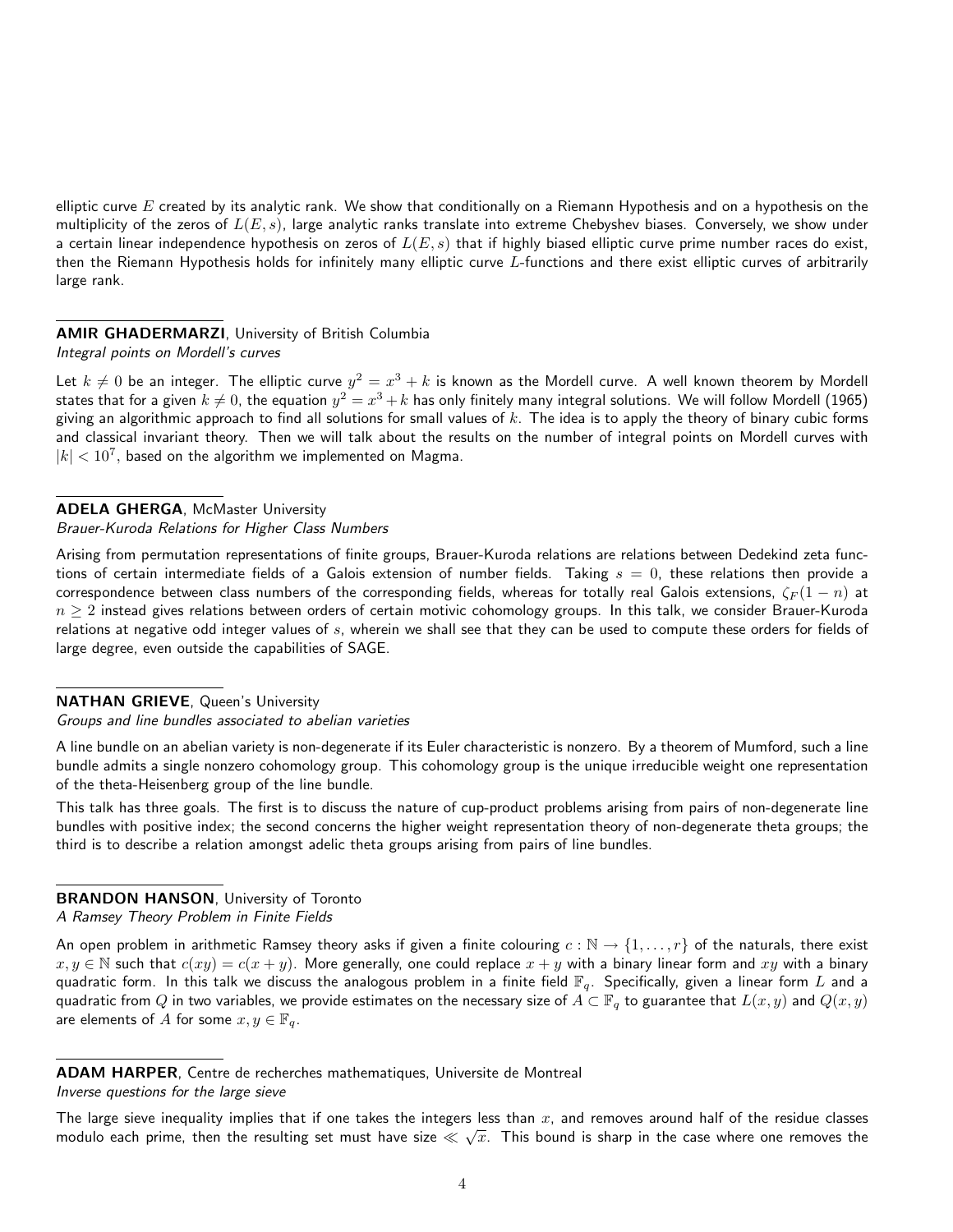quadratic non-residues modulo each prime, in which case the set of squares is left behind. The inverse conjecture for the large quadratic non-residues modulo each prime, in which case the set or squares is left behind. The *inverse conjecture for*<br>*sieve* proposes, amongst other things, that there are no essentially different examples where this

In this talk I will outline how, by combining the large sieve, the larger sieve, and some basic ideas from additive combinatorics, one can prove some results in the direction of the inverse conjecture. This is joint work with Ben Green.

#### KEVIN HENRIOT, Université de Montréal et Université Paris 7

#### Arithmetic progressions in sumsets

We are concerned with quantitative statements about the additive structure of the set  $kA$  of sums of k elements of a subset A of  $\{1,\ldots,N\}$ . For  $k=2$ , a result of Bourgain (1999) in this direction states that, provided A has density  $\alpha$  at least  $(\log N)^{-1/3+\varepsilon}$ , the sumset  $2A$  always contains a long arithmetic progression, of length  $e^{c(\log N)^c}$ . A recent result of Croot, Laba and Sisask (2011) shows that this result holds in the longer range  $\alpha\ge(\log N)^{-1+\varepsilon}.$  In this talk we discuss the analogue problem for  $k = 3$ , in which case we expect the sumset  $3A$  to possess more structure. Specifically, we show how methods developed by Sanders (2011) in the context of Roth's theorem may be applied to obtain an arithmetic progression of similar length in  $3A$ , in the longer range  $\alpha \geq (\log N)^{-2+\varepsilon}.$ 

#### JING-JING HUANG, University of Toronto

### Metric Diophantine approximation on planar curves

In 1998, Kleinbock and Margulis established the fundamental Baker-Sprindžuk conjecture concerning homogeneous Diophantine approximation on manifolds. Subsequently, the much stronger Khintchine-Jarník type theorem for non-degenerate planar curves has been established—thanks to Vaughan and Velani for the convergence theory and Beresnevich, Dodson and Velani for the divergence theory. Though, both approaches rely on estimates on the number of rational points with small denominators which are "close" to the curve, the two proofs differ quite significantly in nature. In this talk, I will try to describe a unified proof of the problem and some potential applications to the general case.

#### NATALIYA LAPTYEVA, University of Toronto A Variant of Lehmers Conjecture in the CM Case

Lehmer's conjecture asserts that  $\tau(p) \neq 0$ , where  $\tau$  is the Ramanujan  $\tau$ -function. This is equivalent to the assertion that  $\tau(n) \neq 0$  for any n. A related problem is to find the distribution of primes p for which  $\tau(p) \equiv 0$  (mod p). These are open problems. However, the variant of estimating the number of integers n for which n and  $\tau(n)$  do not have a non-trivial common factor is more amenable to study. More generally, let f be a normalized eigenform for the Hecke operators of weight  $k \ge 2$ and having rational integer Fourier coefficients  $\{a(n)\}\$ . It is interesting to study the quantity  $(n, a(n))$ . It was proved by S. Gun and V. K. Murty (2009) that for Hecke eigenforms f of weight 2 with CM and integer coefficients  $a(n)$ 

$$
\{n \le x \mid (n, a(n)) = 1\} = \frac{(1 + o(1))U_f x}{\sqrt{\log x \log \log \log x}}
$$

for some constant  $U_f$ . We extend this result to higher weight forms. We also show that

$$
\{n \le x \ | (n, a(n)) \text{ is a prime}\} \ll \frac{x \log \log \log \log x}{\sqrt{\log x \log \log \log x}}.
$$

**SEYED LAVASANI**, University of Calgary The inside-out of cover attack

A cover attack is a method of decreasing the complexity of the discrete logarithm problem defined on the Jacobian of a curve by transferring it to the Jacobian of a new curve which admits a faster solution for this problem. The new curve shares a cover with the original curve.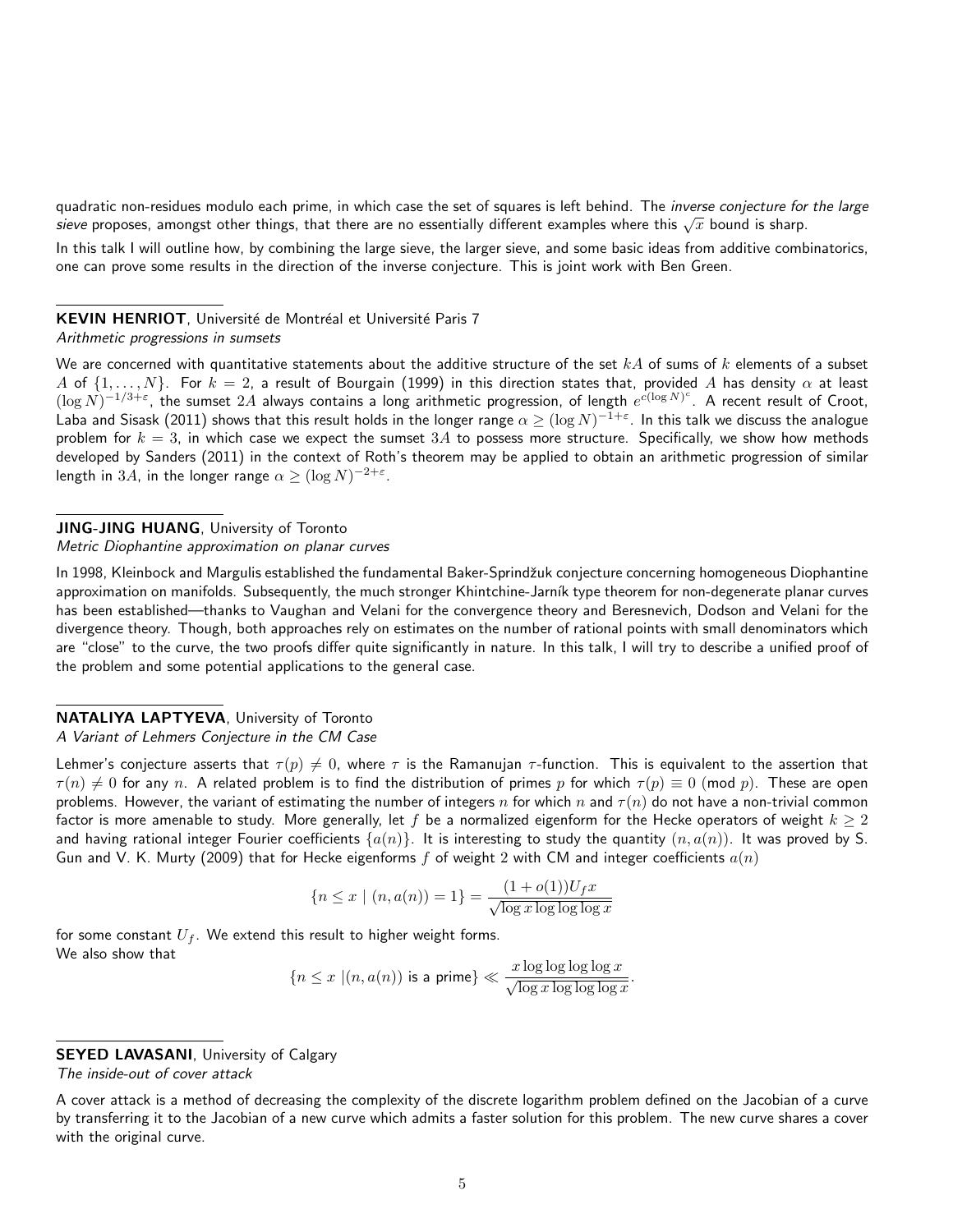In this talk we carefully study the known algorithms for implementing the different steps of this attack while looking for possible generalizations. Furthermore we present new approaches for constructing the cover and finding new sub-curves with vulnerable Jacobians. We present an algorithm to compute a model for many potential covers using their automorphism group and their ramification structure.

### **SEBASTIEN LINDNER, Univerisity of Calgary**

### Divisor Arithmetic Over Low Genus Hyperelliptic Curves

Our main objective is to improve efficiency of low-genus hyperelliptic curve cryptosystems via alternative scalar multiplication algorithms and new explicit formulas. The basic operations in the divisor class group over a hyperelliptic curve are scalar multiplications, in other words adding a divisor to itself a fixed number of times. Divisor arithmetic on low-genus hyperelliptic curves is done by using explicit formulas described in terms of finite field operations. One way to increase efficiency is to use a double base algorithm for scalar multiplication where you represent the scalar as a sum of powers of two and three. The efficiency of using this algorithm over a single base algorithm becomes advantageous if you have fast explicit tripling formulas. We have produced explicit tripling formulas that are computationally faster than any other combination of doubling and adding, giving an increase in efficiency over all when using double base representation algorithms for scalar multiplication in the divisor class group.

# MICHAEL LIPNOWSKI, Stanford University

On the asymptotic growth of torsion in the cohomology of arithmetic groups

We discuss new examples of towers of arithmetic groups where non-trivial lower bounds on the growth of torsion in their cohomology can be exhibited.

# KARYN MCLELLAN, Dalhousie University

### Two Growth Rates of Random Fibonacci Sequences

This talk will extend some ideas from both Viswanath's and Rittaud's work on random Fibonacci sequences. We can think of these sequences as forming a binary tree  $T$ . Viswanath has shown that almost all random Fibonacci sequences grow exponentially at the rate  $1.13198824...$  We will discuss a new computation of Viswanath's constant which uses a reduction  $R$ of the tree  $T$  developed by Rittaud. Further, we consider the growth rate of the expected value of the  $n^{\rm th}$  term in a sequence, using the binary trees  $R$  and  $T$ , and a Pascal-like array of numbers.

### NATHAN MCNEW, Dartmouth College

Radically weakening the Lehmer and Carmichael conditions

Lehmer's totient problem asks if there exist composite integers n satisfying the condition  $\varphi(n)|n-1$ , (where  $\varphi$  is the Euler-phi function) while Carmichael numbers satisfy the weaker condition  $\lambda(n)|n-1$  (where  $\lambda$  is the Carmichael universal exponent function). We weaken the condition further, looking at those composite n where each prime divisor of  $\varphi(n)$  also divides  $n-1$ . While these numbers appear to be far more numerous than the Carmichael numbers, we show that their distribution has the same rough upper bound as that of the Carmichael numbers, a bound which is heuristically tight.

# ERIC NASLUND, University of British Columbia

Primitive Points in Polygons

A point  $(a,b)\in\mathbb{Z}^2$  is called primitive if  $\gcd(a,b)=1.$  Given a lattice polygon  $\mathcal P$  in the plane, the number of primitive points inside a *t*-dilation of P as  $t \to \infty$  is equal to  $\frac{\text{Area}(\mathcal{P})}{\zeta(2)}t^2 + E(t)$  where  $E(t) = O(t \log t)$ . Our main result shows that this error term cannot be improved greatly, and that  $E(t)=\Omega_\pm\left(t\sqrt{\log\log t}\right)$  . To do this, we prove an independence result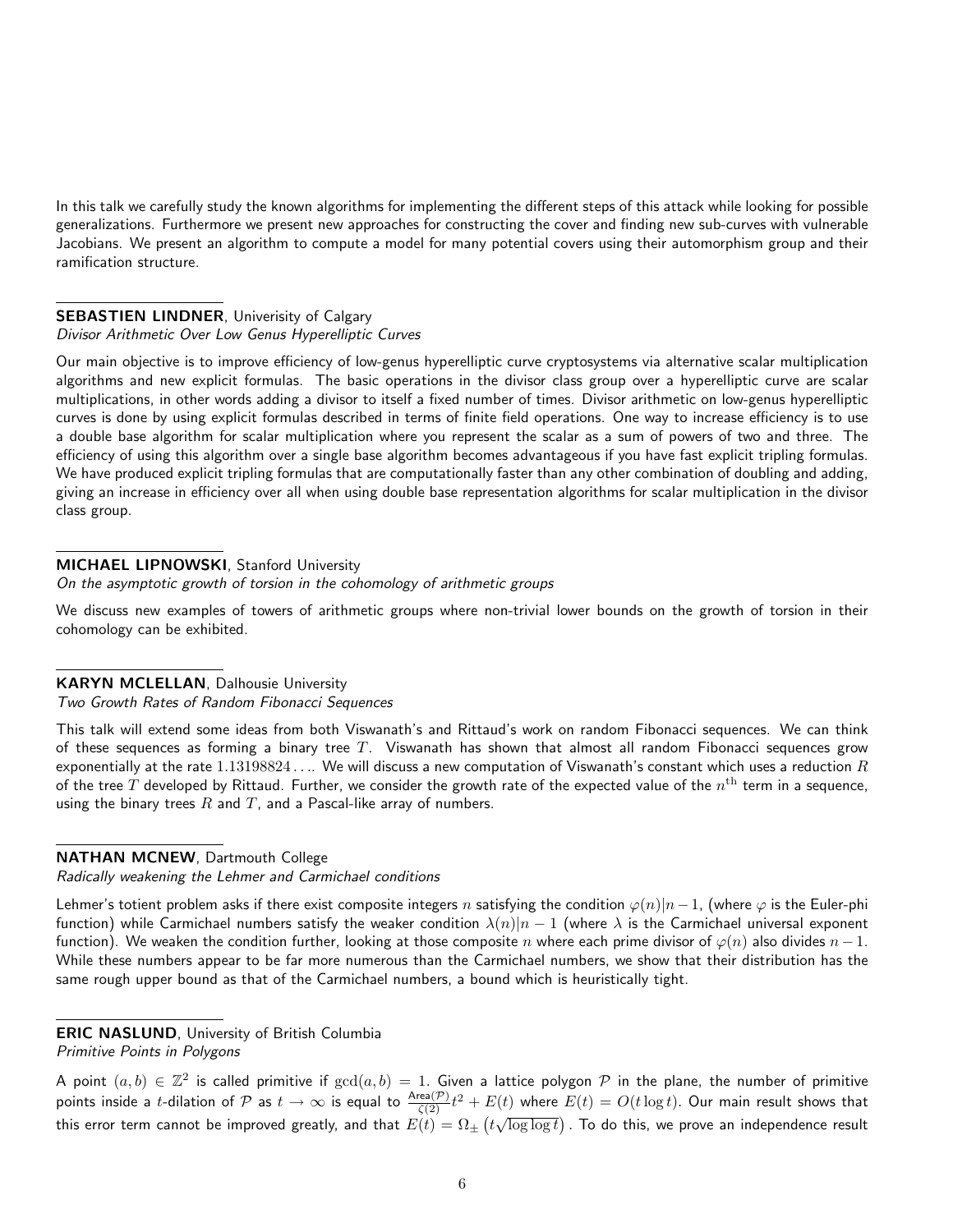over the rational numbers for the error term of the Totient summatory function. This expands on the lower bound results of Montgomery 1987. This is joint work with Imre Bárány, Greg Martin and Sinai Robins.

#### ROB NOBLE, Dalhousie University

#### Minimal polynomials of algebraic numbers with rational parameters

We describe the polynomials in the following three families: the family of minimal polynomials of algebraic numbers having rational real part, the family of minimal polynomials of algebraic numbers having rational imaginary part, and the family of minimal polynomials of algebraic numbers having rational modulus. Also, we show that no polynomial in the first family can be the minimal polynomial of two algebraic numbers having different rational real parts. Similar results are proved for each of the other two families. We also describe the polynomials in each of the intersections of the families.

#### JENNIFER PARK, Massachusetts Institute of Technology

#### A symmetric version of Chabauty's method on families of hyperelliptic curves

It is known since Faltings that hyperelliptic curves have finitely many rational points, and several heuristics suggest that  $100\%$ of them have no rational points apart from  $\infty$ . Using similar heuristics, we expect 100% of the hyperelliptic curves to have no nontrivial degree- $d$  points. We will discuss how Chabauty's method could be applied to families of hyperelliptic curves to obtain a bound on the number of non-trivial degree- $d$  points on a certain family of hyperelliptic curves. This can be combined with the recent result of Bhargava and Gross on the distribution of 2-Selmer elements of hyperelliptic curves, allowing one to take the first steps towards describing the statistics of non-trivial degree- $d$  points.

#### JIM PARKS, Concordia University

#### An upper bound for the average number of amicable pairs

Let E be an elliptic curve over Q. Silverman and Stange defined a pair  $(p, q)$  of rational primes to be an amicable pair for  $E$  if  $E$  has good reduction at these primes and the number of points on the reductions  $\widetilde{E}_p$  and  $\widetilde{E}_q$  satisfy  $\#\widetilde{E}_p(\mathbb{F}_p)=q$ and  $\#E_q(\mathbb{F}_q)=p$ . Let  $Q_E(X)$  denote the number of amicable pairs  $(p,q)$  for  $E/\mathbb{Q}$  with  $p\leq X$ . They conjectured that  $Q_E(X)\asymp X/(\log X)^2$  if  $E$  does not have complex multiplication. This conjecture was refined by Jones by specifying the appropriate constants. In this talk I will show that the conjectured upper bound holds for  $Q_E(X)$  on average over the family of all elliptic curves.

#### DONG QUAN NGOC NGUYEN, University of British Columbia

Generalized Mordell curves, generalized Fermat curves, and the Hasse principle

We show that for each prime  $p$  congruent to 1 (mod 8), there exists a threefold  $\mathcal{X}_p$  in  $\mathbb{P}^6$  such that the existence of certain rational points on  $\mathcal{X}_p$  produces families of generalized Mordell curves and of generalized Fermat curves that are counterexamples to the Hasse principle explained by the Brauer–Manin obstruction. We also introduce a notion of the descending chain condition (DCC) for sequences of curves, and prove that there are sequences of generalized Mordell curves and of generalized Fermat curves satisfying DCC.

#### MAKSYM RADZIWILL, Stanford University

The distribution of the zeros of  $\zeta(s)$ , of  $\zeta'(s)$  and the non-existence of Siegel zeros

Denote by  $\zeta$  the Riemann zeta-function. All the non-trivial zeros of  $\zeta'$  lie to the right of the half-line if and only if the Riemann Hypothesis is true. Assuming the Riemann Hypothesis, the finer distribution of the zeros of  $\zeta'$  is not chaotic and seems to depend, on average, on spacings between the consecutive zeros of ζ. We establish a conjecture of Farmer and Ki asserting this finer relation. Farmer and Ki's conjecture is interesting because of its relevance to the class number problem, and the non-existence of Siegel zeros. Time permitting we will also discuss some recent related probabilistic results.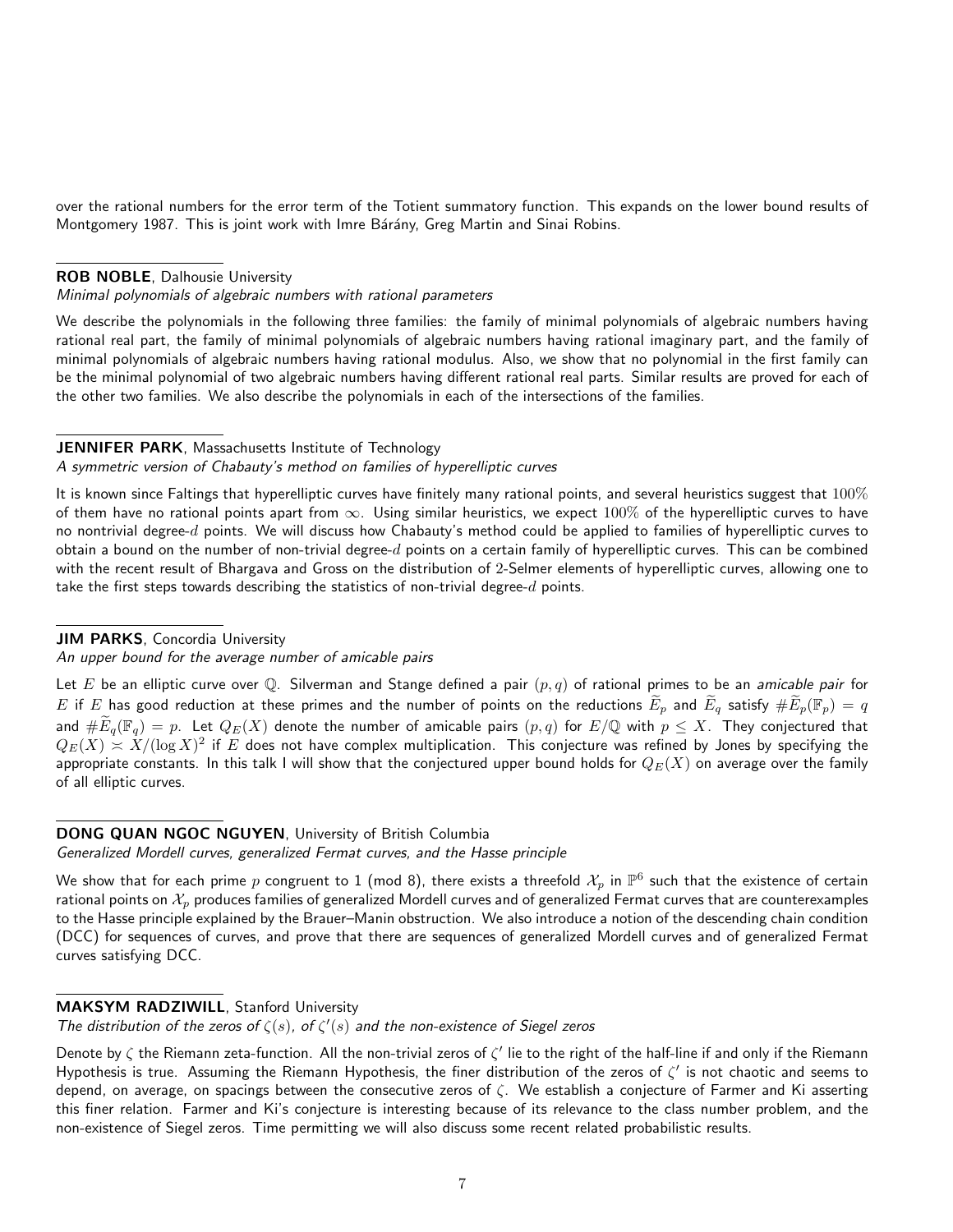### MATT ROGERS, University of Montreal

Spanning trees and Mahler measure

I will discuss several integrals that arise in statistical mechanics, which are related to Mahler measures of multivariable polynomials. I will show that these integrals reduce to 5F4 hypergeometric functions. This is joint work with Tony Guttmann.

# SIMON RUBINSTEIN-SALZEDO, Dartmouth College

The Cohen-Lenstra heuristics and roots of unity

The Cohen-Lenstra heuristics are a collection of conjectures on the distribution of the Sylow  $p$ -subgroups of class groups of number fields. While these conjectures are usually very well-supported by numerical data, there are several primes at which they do not appear to hold. In this talk, we will discuss the case of  $p = 2$  for cyclic cubic fields, and we propose a correction term that fits the data more closely.

# MAJID SHAHABI, University of Lethbridge

Limiting Distributions

In this talk, we establish theorems about the existence of a limiting distribution for certain arithmetic functions which possess a nice explicit formula. Furthermore, we mention some results concerning large deviations of infinite sums of independent random variables.

# TATCHAI TITICHETRAKUN, UBC

Corners in dense subset of  $\mathbb{P}^d$ 

Furstenberg-Katnelson's Theorem states that if  $A$  is a subset of  $\Z^d$  with positive upper density then for any finite subset  $F$  of  $\Z^d$  ,  $A$  contains an affine image of  $F.$  We wish to prove analogue theorem in prime tuples  $\mathbb{P}^d$  where positive upper density is replaced by positive relative upper density in  $\mathbb{P}^d$ . This is partially done by Magyar and Cook in the case that no two points in  $F$  have the same orthogonal projection to any coordianate axis ; when we count such configurations in that case,  $\mathbb{P}^d$  behaves like a random subset of  $\Z^d$  but this is not true in general since  $\mathbb{P}^d$  has direct product structure and the natural majorant of  $\mathbb{P}^d$  cannot be pseudorandom. In this talk, we will discuss how to use hypergraph approach, Green-Tao measure and Gowers's Transference Principle to deal with the case that  $F$  is the corner i.e., simplex of the form

 $\{(x_1,..,x_d),(x_1 + s,x_2,..,x_d),...,(x_1,...,x_d + s)\}, s \neq 0.$ 

We expect that the same method should also work for any finite set  $F$ . This is a joint work with Akos Magyar.

# NGOC AI VAN NGUYEN, University of Ottawa

A new small value estimate on  $\mathbb{C}\times \mathbb{C}^*$ 

Typical constructions of auxiliary functions from transcendental number theory yield polynomials with integers coefficients taking small values at many points of a finitely generated subgroup of an algebraic group. For future progress in Algebraic independence, it is desirable to study the cases where these values are not small enough so that we can apply Philippon's criterion of algebraic independence. In this talk, we present such a new situation where we achieve an almost optimal result. More precisely, we assume the existence of a sequence of polynomials in  $\mathbb{Z}[X_1,X_2]$  of controlled degree and height taking small values at points of the form  $(\xi+ir, \eta s^i)$   $(i=0,1,2,\dots)$  for fixed non-zero rational numbers  $r$  and  $s\neq \pm 1$  and show that this is possible if and only if both  $\xi$  and  $\eta$  are algebraic.

PATRICK WALLS, University of Toronto

The Theta Correspondence and Periods of Automorphic Forms